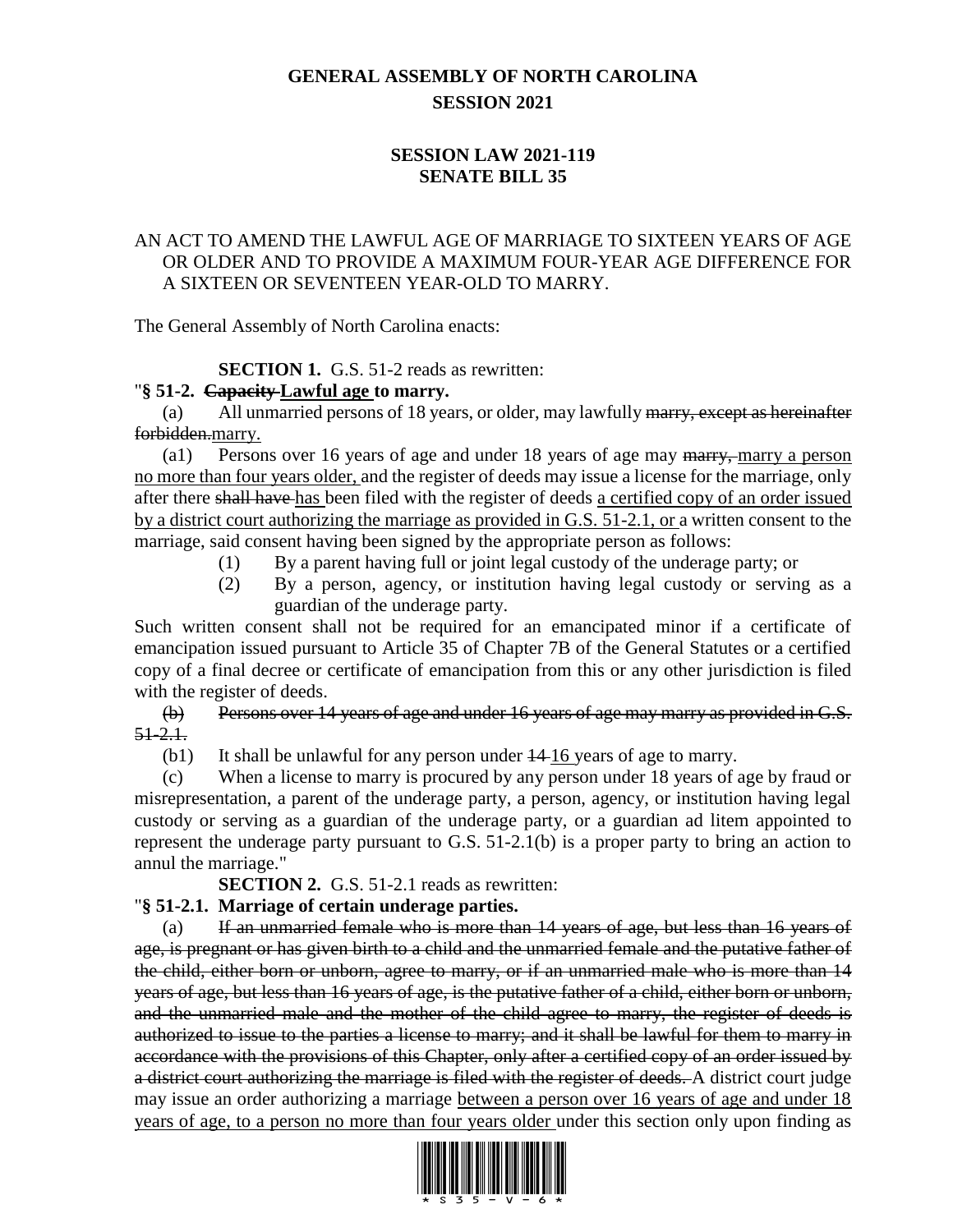fact and concluding as a matter of law that the underage party is capable of assuming the responsibilities of marriage and the marriage will serve the best interest of the underage party. In determining whether the marriage will serve the best interest of an underage party, the district court shall consider the following:

- (1) The opinion of the parents of the underage party as to whether the marriage serves the best interest of the underage party.
- (2) The opinion of any person, agency, or institution having legal custody or serving as a guardian of the underage party as to whether the marriage serves the best interest of the underage party.
- (3) The opinion of the guardian ad litem appointed to represent the best interest of the underage party pursuant to G.S. 51-2.1(b) as to whether the marriage serves the best interest of the underage party.
- (4) The relationship between the underage party and the parents of the underage party, as well as the relationship between the underage party and any person having legal custody or serving as a guardian of the underage party.
- (5) Any evidence that it would find useful in making its determination.

There shall be a rebuttable presumption that the marriage will not serve the best interest of the underage party when all living parents of the underage party oppose the marriage. The fact that the female is pregnant, or has given birth to a child, alone does not establish that the best interest of the underage party will be served by the marriage. …."

### **SECTION 3.** G.S. 51-3 reads as rewritten:

### "**§ 51-3. Want of capacity; void and voidable marriages.**

All marriages between any two persons nearer of kin than first cousins, or between double first cousins, or between a male person under 16 years of age and any female, or between a female person under 16 years of age and any male, or between persons either of whom has a husband or wife living at the time of such marriage, or between persons either of whom is at the time physically impotent, or between persons either of whom is at the time incapable of contracting from want of will or understanding, shall be void. No marriage followed by cohabitation and the birth of issue shall be declared void after the death of either of the parties for any of the causes stated in this section except for bigamy. No marriage by persons either of whom may be under 16 years of age, and otherwise competent to marry, shall be declared void when the girl shall be pregnant, or when a child shall have been born to the parties unless such child at the time of the action to annul shall be dead. A marriage contracted under a representation and belief that the female partner to the marriage is pregnant, followed by the separation of the parties within 45 days of the marriage which separation has been continuous for a period of one year, shall be voidable unless a child shall have been born to the parties within 10 lunar months of the date of separation."